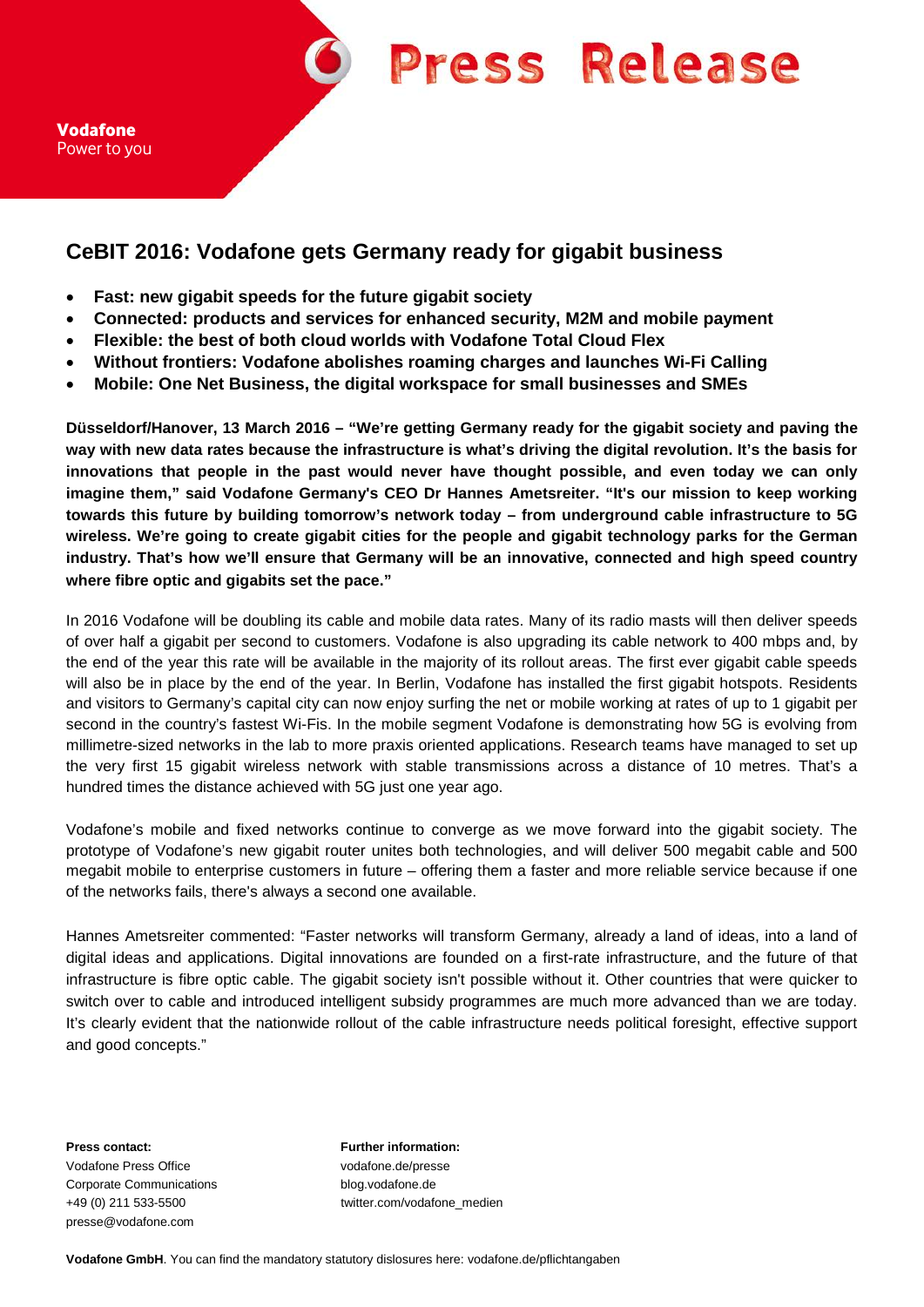**Press Release** 

#### **M2M: new products and services for a connected economy**

Finetool allows Vodafone to demonstrate how machine manufacturers can open up new markets with the help of digitisation. The Swiss company exports precision tools to automotive manufacturers around the world. Finetool machines now have Vodafone M2M cards in them that continuously transmit operating data to the service centre so that the machines can be remotely monitored and faults can be quickly identified and remedied. Downtimes have since reduced significantly. Finetool hopes that the new solution will boost its service revenue by 15 percent. Vodafone has also won a contract from thyssenkrupp to connect hundreds of thousands of its elevators around the world. Here, too, Vodafone is making pre-emptive maintenance possible and helps to reduce elevator service interruptions. Vodafone M2M cards transmit information about the elevator's technical status to the cloud so that service engineers have a real-time overview of any necessary repairs and can perform maintenance on elevators before they break down. thyssenkrupp expects to reduce its elevators' service interruption time by half as a result.

#### **Smart shopping: Vodafone demonstrates girocard mobile for smartphones**

In collaboration with the Volks- und Raiffeisenbank, Vodafone is the first carrier to demonstrate how girocards can be integrated in mobile phones wallets in the future. In the near future, around 110 million EC cards - including 26 million VR bank cards - could be moving onto the Germans' smartphones.

#### **Digital friend and helper: extra security with LTE BodyCams**

Vodafone LTE is making enhanced security for police officers possible. The new Motorola Solutions Bodycam Si500 transmits videos from the officers' perspectives to their operations centre in real time if they are exposed to dangerous situations. As a result, the operations centre gets a quicker overview of the situation, it can coordinate its field teams more efficiently and it can resend the images to other officers. This speeds up analyses of critical situations, provides evidence on crimes committed against police officers or potential police violence and also helps to prevent them.

#### **Europe-wide freedom: Vodafone abolishes roaming charges and launches Wi-Fi Calling**

Enterprise customers in Germany with the Red Business+ tariff will soon be using voice and data services throughout the EU and Switzerland without having to pay roaming charges. Red Business+ is a new tariff portfolio offering even better deals for the same price. Vodafone's enterprise customers now also have a personal agent for dedicated support. The Red Business+ portfolio is rounded off with extra options such as Vodafone Wi-Fi Calling, exclusive advantages with a free 4G|LTE UltraCard and the very latest smartphones.

#### **Secure and flexible: Vodafone Total Cloud Flex unites the best of the cloud worlds**

Vodafone has extended its secure Cloud & Hosting portfolio with new Vodafone Total Cloud Flex, a product that unites the advantages of a private cloud with the flexibility of a public cloud. It allows customers to scale their IT resources "on demand" and thus far more cost efficiently, while their data remains stored in a high security, certified virtual private cloud environment that can be managed via a self-service portal. The Vodafone network delivers high availability and reliable connectivity from device to data centre.

Vodafone Press Office vodafone.de/presse Corporate Communications blog.vodafone.de presse@vodafone.com

**Press contact: Further information:** +49 (0) 211 533-5500 twitter.com/vodafone\_medien